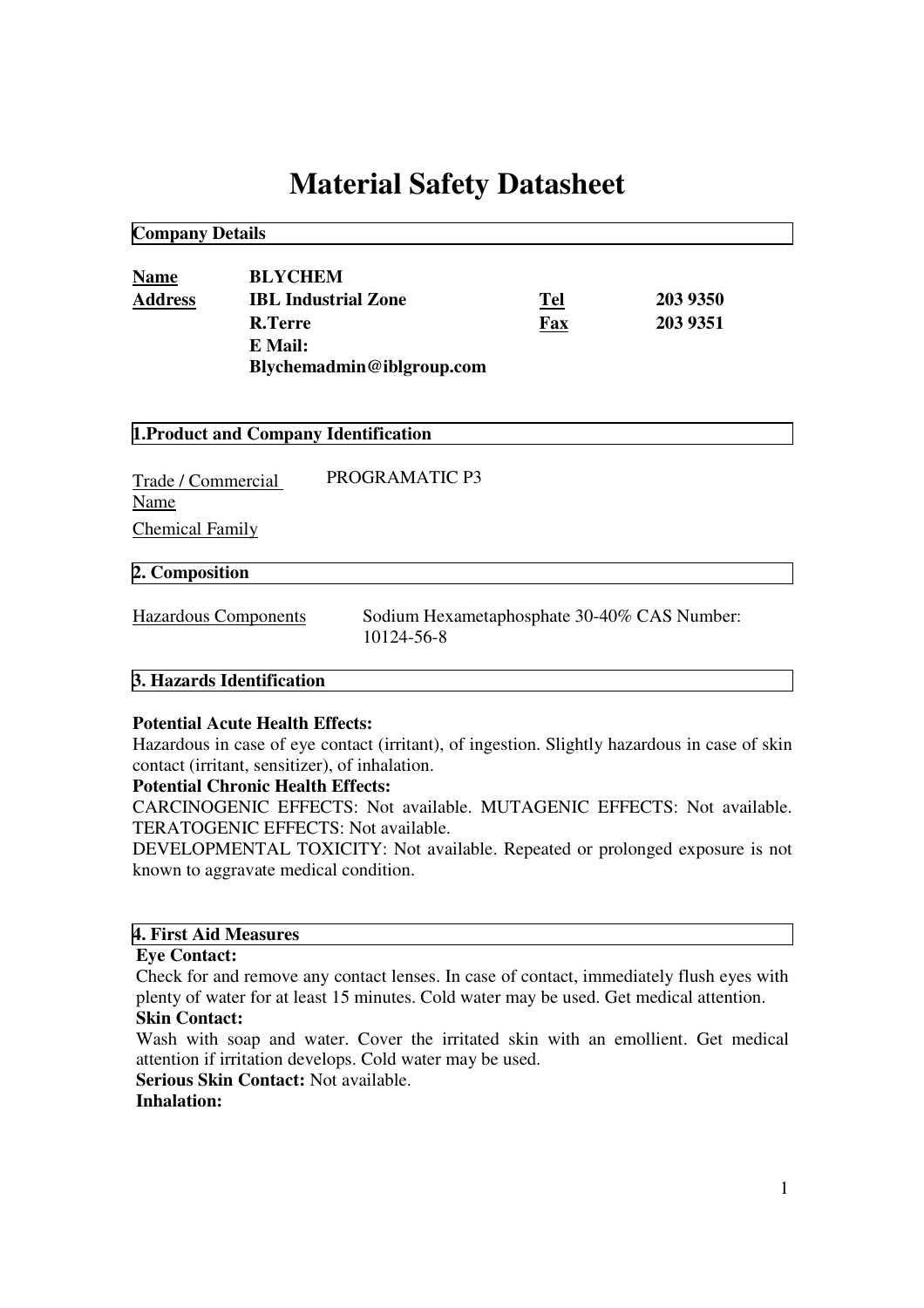If inhaled, remove to fresh air. If not breathing, give artificial respiration. If breathing is difficult, give oxygen. Get medical attention.

**Serious Inhalation:** Not available.

# **Ingestion:**

Do NOT induce vomiting unless directed to do so by medical personnel. Never give anything by mouth to an unconscious person. Loosen tight clothing such as a collar, tie, belt or waistband. Get medical attention if symptoms appear.

**Serious Ingestion:** Not available.

## **5. Fire Fighting Measures**

**Flammability of the Product:** Non-flammable.

**Auto-Ignition Temperature:** Not applicable.

**Flash Points:** Not applicable.

**Flammable Limits:** Not applicable.

**Products of Combustion:** Not available.

**Fire Hazards in Presence of Various Substances:** Not applicable.

**Explosion Hazards in Presence of Various Substances:**

Risks of explosion of the product in presence of mechanical impact: Not available. Risks of explosion of the product in presence of static discharge: Not available.

**Fire Fighting Media and Instructions:** Not applicable.

**Special Remarks on Fire Hazards:**

When heated to decomposition it emits highly toxic fumes of ohosphoxides and Na2O. Behavior in a fire: It may melt with loss of steam.

**Special Remarks on Explosion Hazards:** Not available.

# **6. Accidental Release Measures**

## **Small Spill:**

Use appropriate tools to put the spilled solid in a convenient waste disposal container. Finish cleaning by spreading water on the contaminated surface and dispose of according to local and regional authority requirements.

# **Large Spill:**

Use a shovel to put the material into a convenient waste disposal container. Finish cleaning by spreading water on the contaminated surface and allow to evacuate through the sanitary system.

## **7. Handling And Storage**

## **Precautions:**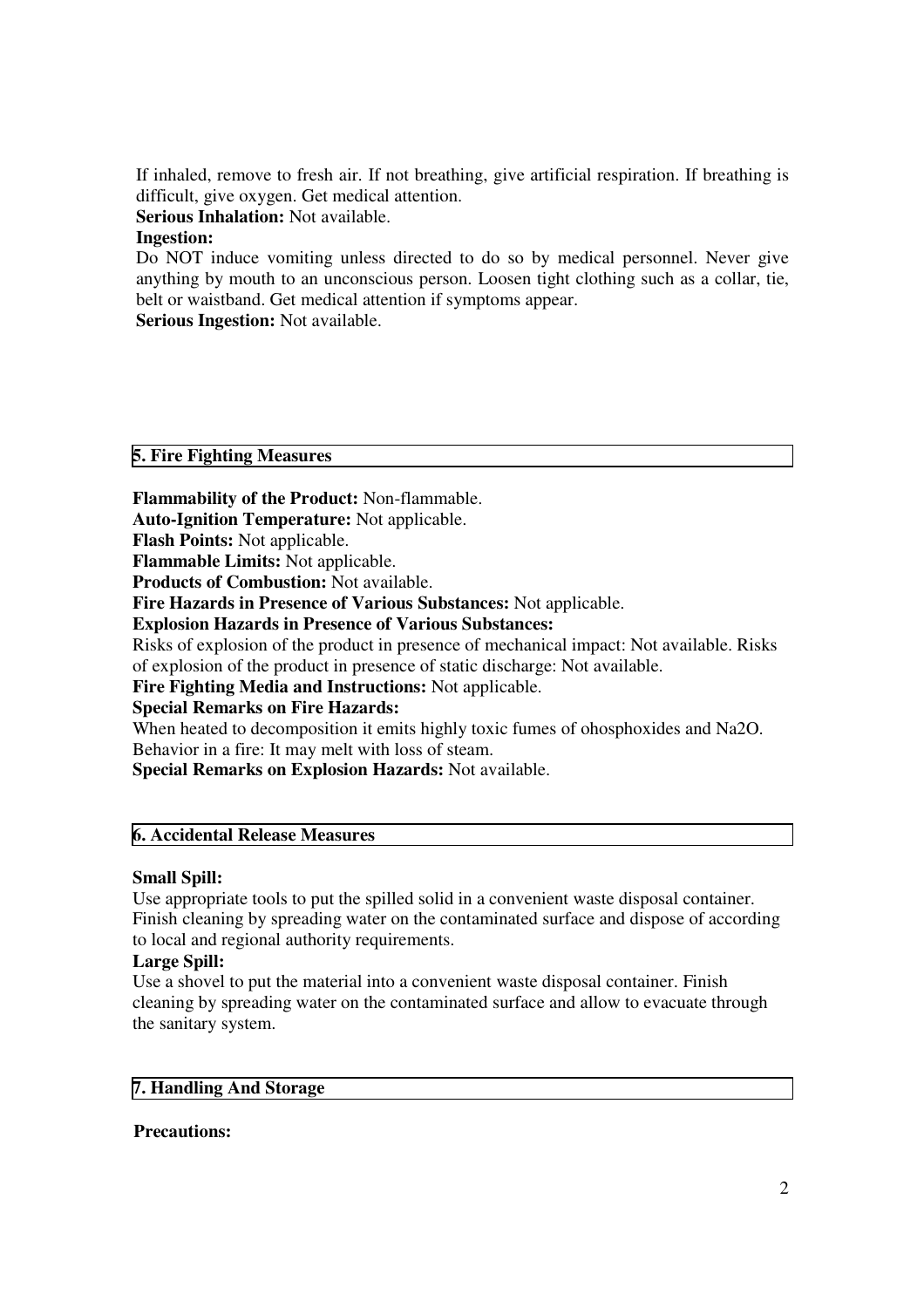Do not ingest. Do not breathe dust. Avoid contact with eyes. Wear suitable protective clothing.

immediately and show the container or the label. Keep away from incompatibles such as **Storage:** Keep container tightly closed. Keep container in a cool, well-ventilated area.

#### **8. Exposure Controls/Personal Protection**

#### **Engineering Controls:**

.

Use process enclosures, local exhaust ventilation, or other engineering controls to keep airborne levels below recommended exposure limits. If user operations generate dust, fume or mist, use ventilation to keep exposure to airborne contaminants below the exposure limit.

#### **Personal Protection:**

Splash goggles. Lab coat. Dust respirator. Be sure to use an approved/certified respirator or equivalent. Gloves.

## **Personal Protection in Case of a Large Spill:**

Splash goggles. Full suit. Dust respirator. Boots. Gloves. A self contained breathing apparatus should be used to avoid inhalation of the product. Suggested protective clothing might not be sufficient; consult a specialist BEFORE handling this product. **Exposure Limits:** Not available.

## **9. Physical & Chemical Properties**

**Physical state and appearance:** Solid. (Crystals solid.) **Odor:** Odorless. **Taste:** Not available. **Molecular Weight:** (101.96)\*6 or 611.52 g/mole **Color:** White. **pH (1% soln/water):** 7 [Neutral.] **Boiling Point:** 1500°C (2732°F) **Melting Point:** 550°C (1022°F) **Critical Temperature:** Not available. **Specific Gravity:** Density:  $1.25$  (Water = 1) **Vapor Pressure:** Not applicable. **Vapor Density:** Not available. **Volatility:** Not available. **Odor Threshold:** Not available. **Water/Oil Dist. Coeff.:** Not available. **Ionicity (in Water):** Not available. **Dispersion Properties:** See solubility in water. **Solubility:** Easily soluble in cold water, hot water. Soluble in water, but it dissolves slowly.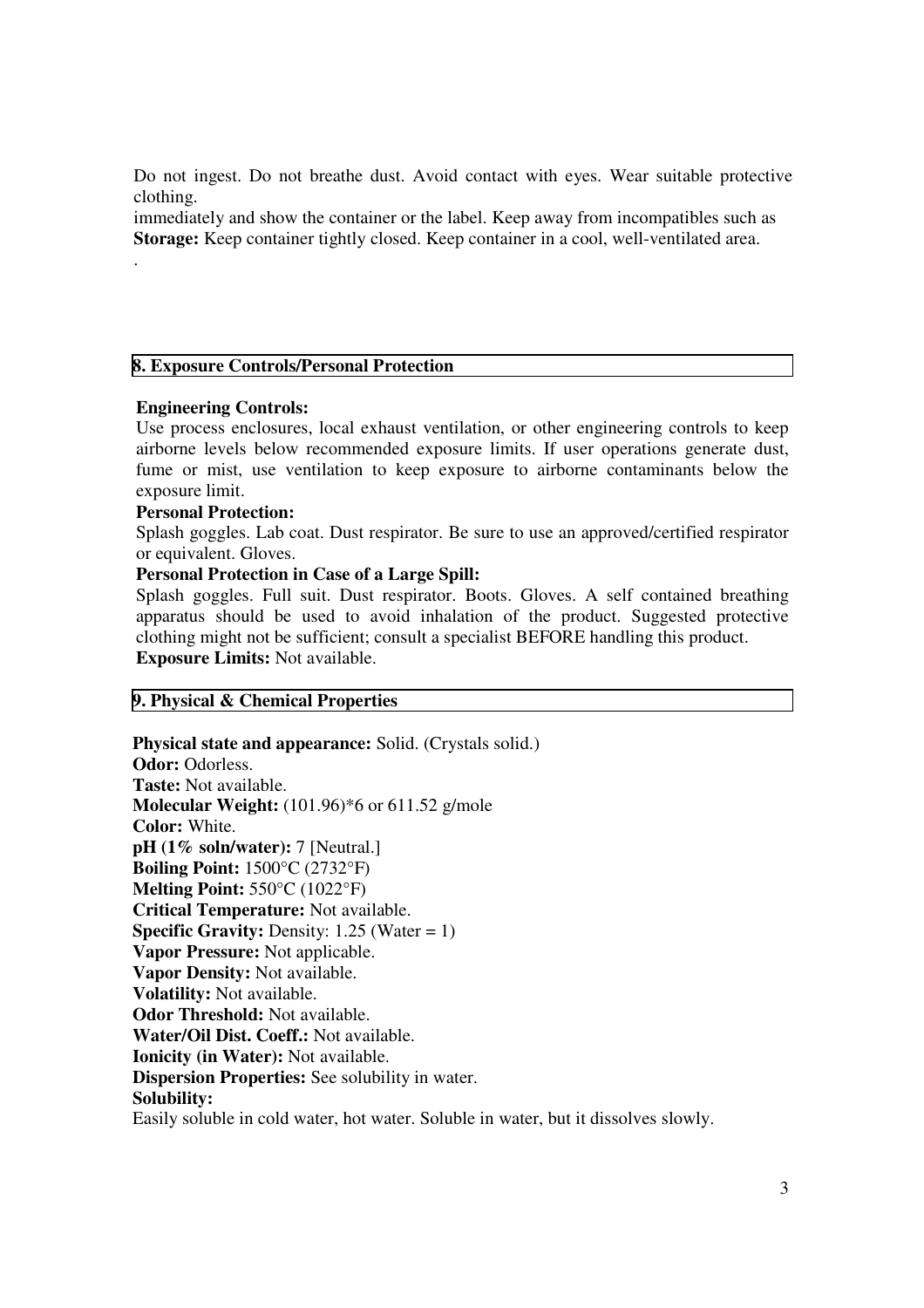Depolymerizes in aqueous solutions to form sodium trimetaphosphate and sodium orthophosphates. Insoluble in organic solvents.

## **10. Stability And Reactivity**

**Stability:** The product is stable.

**Instability Temperature:** Not available.

**Conditions of Instability:** Incompatible materials

**Incompatibility with various substances:** Reactive with oxidizing agents.

**Corrosivity:** Slightly corrosive in presence of steel.

**Special Remarks on Reactivity:** Hygroscopic; keep container tightly closed.

**Special Remarks on Corrosivity:** Not available.

**Polymerization:** Will not occur.

**11. Toxicological Information**

**Routes of Entry:** Inhalation. Ingestion.

**Toxicity to Animals:** Acute oral toxicity (LD50): 3053 mg/kg [Rat].

**Chronic Effects on Humans:** Not available.

**Other Toxic Effects on Humans:**

Hazardous in case of ingestion. Slightly hazardous in case of skin contact (irritant, sensitizer), of inhalation.

**Special Remarks on Toxicity to Animals:** Not available.

**Special Remarks on Chronic Effects on Humans:** Not available.

## **Special Remarks on other Toxic Effects on Humans:**

Potential Health Effects: Skin: May cause skin irritation. Eyes: Causes eye irritation. Inhalation: May cause respiratory tract irritation. Symptoms may include coughing and shortness of breath. Ingestion: Phosphates are slowly and incompletely absorbed when ingested, and seldom result in systemic effects. However, such effects have occurred. May cause gastrointestinal tract irritation with nausea, vomiting, and diarrhea. May affect behavior/central nervous system/peripherial

nervous system (somnolence, convulsions, lethargy, flaccid paralysis), urinary system (kidneys- renal failure, acute tubular necrosis). It may also cause heart disturbances (fall in blood pressure, slow pulse) and blood chemistry effects (reduction of serum level of calcium). The toxicity of phosphates is because of their ability to sequester calcium. Systemic metabolic acidosis may result as this material is believed to be hydrolyzed to ortho phosphates when ingested (before absorption). Tetany may also occur as a result of reduction in serum level of ionic calcium.

## **12. Ecological Information**

**Ecotoxicity:** Not available. **BOD5 and COD:** Not available.